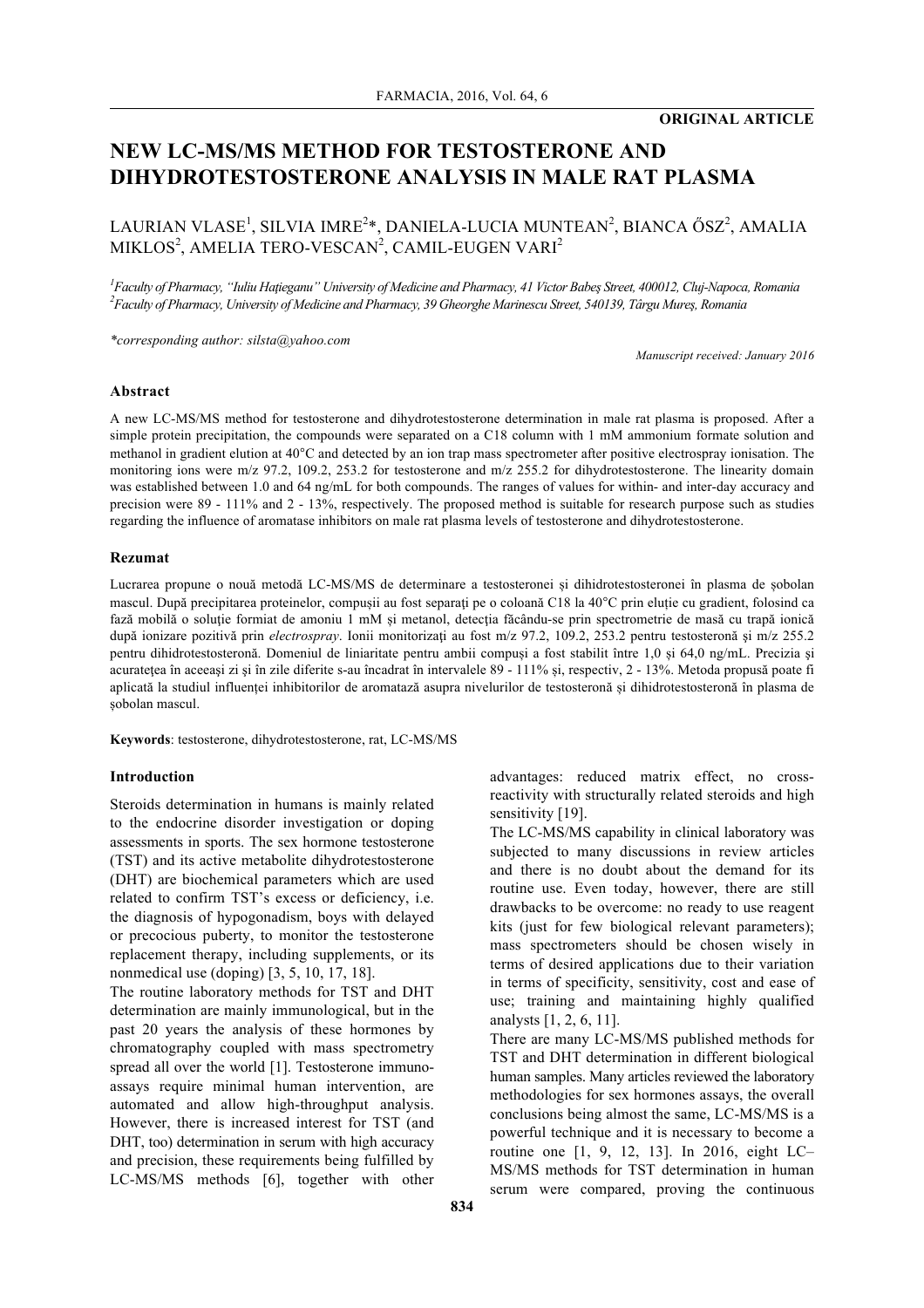interest and progress on this topic [4]. Some methods published in literature proposed a variety of chemical derivatization procedures to achieve a higher sensitivity of the measurements, i.e. reaction schemes to introduce a proton affinitive, but this procedure enhances the complexity and duration of analysis [9]. Besides these methods, there are other dedicated to the determination of TST in rat plasma for various research purposes [7, 8, 16, 22].

Regarding the advantages of mass spectrometers, ion trap analysers have the ability to "fragment and isolate ions several times in succession before the final mass spectrum is obtained, resulting in socalled  $MS<sup>n</sup>$  capabilities" [17]. Due to this ability, ion trap analysers proved to be suitable for analysing compounds with cyclopentanoperhydrophenanthrene nucleus i.e. steroidal structures like spironolactone, canrenone (the active metabolite of spironolactone) or progesterone [14, 21].

The aim of the present study was to propose a new, simple and fast LC-ion trap mass spectrometric assay of testosterone and dihydrotestosterone in male rat plasma after simple protein precipitation which minimizes the complexity and facilitates the automation.

# **Materials and Methods**

## *Chemicals and biological matrix*

Testosterone and dihydrotestosterone solution 1 mg/mL were the reference standards obtained from Sigma-Aldrich. Methanol, acetonitrile, formic acid, and ammonium formate were Sigma-Aldrich and Merck products. Pure water was produced by a Direct Q-5 Millipore (Millipore SA, Molsheim, France) system. The blank plasma of male rats was supplied by the Experimental Department on Animal of the University of Medicine and Pharmacy from Târgu Mureş, Romania. The study was approved by the research ethics committee of the same institution.

*Standard solutions*

A quantity of 3.3 mg TST, accurately weighted on an Analytical Plus balance (Ohaus Corporation), were dissolved and adjusted to 10 mL with methanol. The already prepared standard solution of 1 mg/mL DHT was used as initial solution. After further dilutions, two working solutions of 201 ng/mL TST and 200 ng/mL DHT were obtained in order to be used for the preparation of calibration and quality control (QC) standards. Series of seven calibration standards, ranging from 1.0 to 64.3 ng/mL, and four  $OC$  solutions, with the concentrations 1.0 ng/mL, 2.0 ng/mL, 8.0 ng/mL and 32.2 ng/mL, respectively, for both analytes, were obtained.

# *HPLC and mass spectrometry conditions*

The chromatographic system consisted of an 1100 series model HPLC equipment (Agilent Technologies, USA) with binary pump, solvent degasser, autosampler

with controlled temperature, column thermostat, and an Ion Trap VL mass spectrometer detector (Brucker Daltonics GmbH, Germany). Data acquisition and processing were performed using QuantAnalysis software. The detection of the analyte was in MS2 mode after positive electrospray ionisation. The ionisation source parameters were: capillary voltage 4500 V, nebulizer 60 psi, dry gas 12 L/min, dry temperature 350°C. The mass spectrometer parameters: skimmer 55 V, capillary exit 75 V, Oct 1 DC 6.4 V, Oct 2 DC 1.5 V, trap drive 35. The analytes were detected by monitoring the sum of ions from the following transitions: TST m/z 97.2, 109.2, 253.2 from m/z 289.2; DHT m/z 255.2 from m/z 291.2.

Chromatographic separation was performed at 40°C on a Zorbax SB-C18 100 x 3 mm, 3.5 µm column (Agilent Technologies), protected by an in-line filter. The mobile phase consisted of a mixture of ammonium formate 1 mM (phase A) and methanol (phase B) and it was delivered with the flow rate of 0.9 mL/min. A gradient elution was used: 0 - 4 min 44% A  $\rightarrow$  32% A; 4 - 4.6 min 32% A; 4.6 - 4.61 min 32% A  $\rightarrow$  44% A; 4.61 - 5.5 min 44% A.

# *Sample preparation*

The plasma samples were prepared as follows: a volume of 0.3 mL plasma was precipitated with 0.1 mL solution  $7\%$  HClO<sub>4</sub>. The mixture was vortex-mixed for 10 seconds, then centrifuged for 5 minutes at 12,000 rpm. A volume of 80 µL was injected into the HPLC system.

## *Specificity, linearity, accuracy and precision*

In order to verify the specificity of TST and DHT signals against the other endogenous plasma compounds, blank plasma from rats after castration was used.

The external standard calibration method was applied using singlicate calibration standard and the calibration curve model was determined by the least squares analysis. A linear calibration function was applied:  $y = ax + b$ ,  $1/y^2$  weight, where y – peak area and  $x -$  concentration. The calibration model was accepted if the following cumulative conditions were accomplished: random distribution of the residuals (% difference of the back-calculated concentration from the nominal concentration); at least 2/3 of the standards, including the highest and lowest calibration levels, had the residuals within  $\pm 20\%$  interval for the lowest level and within  $\pm$  15% for the other concentrations, the conditions being compulsory for both analytes. The lower limit of quantification (LLOQ) was established as the lowest calibration standard with an accuracy and precision less than 20%.

The intra- and inter-day precision (expressed as coefficient of variation, CV%) and accuracy (the ratio between obtained and theoretical concentrations, Re%) of the assay procedure were determined by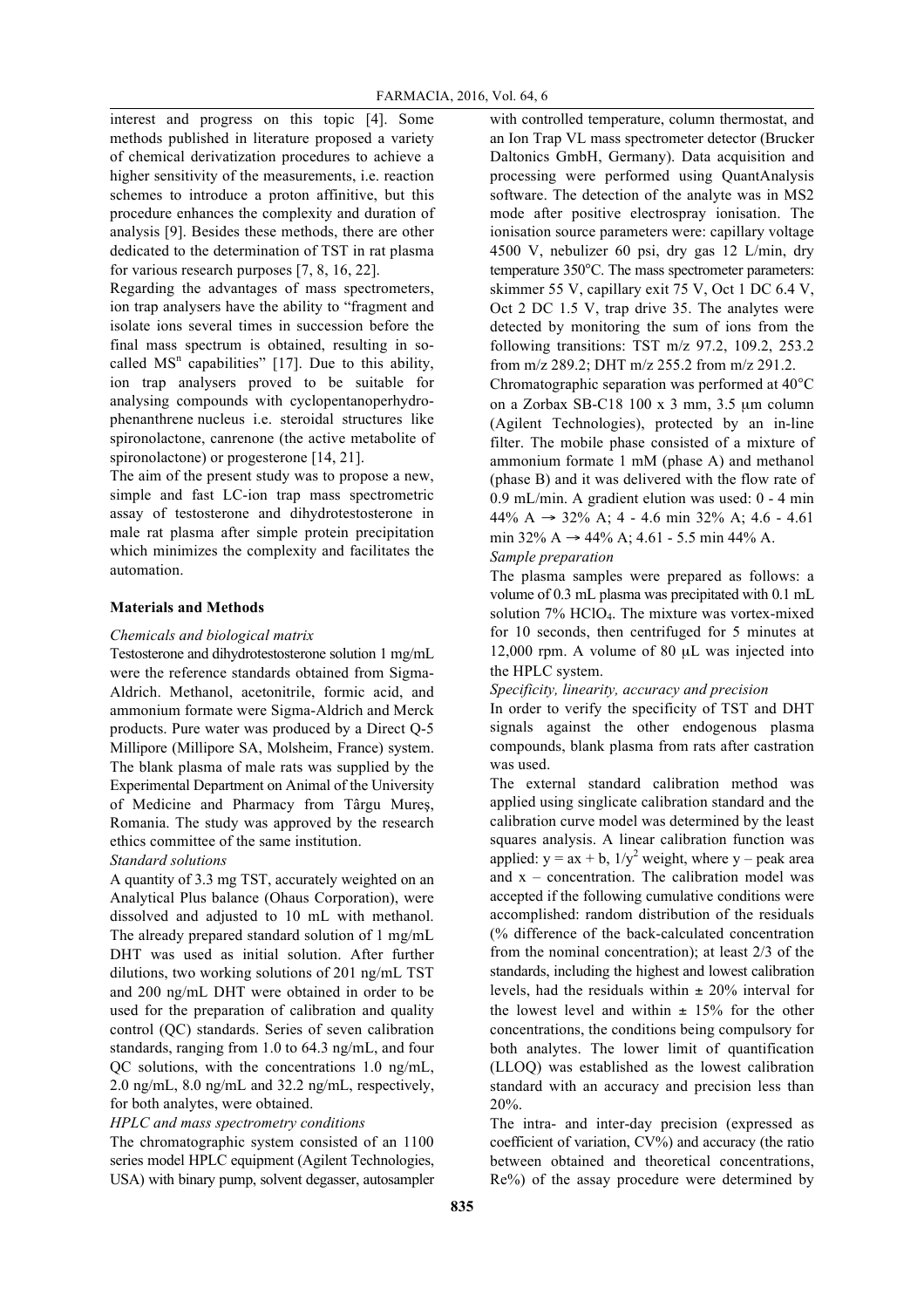analysis on the same day of three replicates at each of the lowest (1 ng/mL), lower (2 ng/mL), medium (8 ng/mL), and higher (32 ng/mL) levels of TST and DHT concentrations and one replicate on three different occasions, respectively.

#### **Results and Discussion**

The aim of the study was to propose a fast and reliable method for TST and DHT determination in rat plasma by using LC-MS/MS analysis with ion trap detection. Taking in account the limitation in terms of sensitivity of the ion trap mass spectrometer in comparison with other more powerful mass spectrometers such as triple quadrupole or hybrid triple quadrupole time of flight, two ionisation sources were tested and maximum fragmentation signals were assigned and used for acquisition. The simple protein precipitation was chosen to acquire a high-speed and low cost sample preparation. *Selecting the ionisation source*

Two ionisation sources, electrospray ionisation ESI and atmospheric chemical ionisation APCI, were tested in terms of sensitivity. As it is well known, ESI has a large applicability, including molecules which cannot be ionized by other techniques, but signal suppression due to matrix interferences is more common in this case. APCI is not so sensitive to matrix effects as ESI and it is used to analyse smaller, thermally stable polar and non-polar compounds. The tests were conducted in positive mode, on the same column, at the same temperature and by changing the type of mobile phase. The composition of the aqueous and organic mobile phase was adjusted in order to have the same retention time of the analytes for a better comparison. In each case, the source and mass spectrometer parameters were optimised. As it can be seen in Table I, DHT is almost undetectable using the APCI source. In TST molecule, the double bond carbon-carbon is separated from the carbonyl group by one simple carbon-carbon bond, thus its influence on its electron distribution is obvious. The common fragmentation behaviour of TST includes a positive charge at the oxo group followed by fragmentation to m/z 97 and 109 [15]. The presence of the carbonyl group in testosterone structure is related to its biological activity and the 3-keto group is responsible for the interaction with the receptor through hydrogen bonds [20]. A possible explanation regarding the low ionisation behaviour of DHT could be related to the absence of the double carbon-carbon bond in α-β position from carbonyl group.

The best detection for both compounds was obtained using the ESI source, by using ammonium formate 1 mM and methanol as mobile phase constituents.

## **Table I**

| account of the remotation boarded for TDT detection in terms of digital heights, TO anno (tested boration Too |                       |               |      |            |             |      |  |  |  |
|---------------------------------------------------------------------------------------------------------------|-----------------------|---------------|------|------------|-------------|------|--|--|--|
|                                                                                                               |                       |               |      |            | <b>APCI</b> |      |  |  |  |
|                                                                                                               | Aqueous phase         | Organic phase | TST  | <b>DHT</b> | TST         | DHT  |  |  |  |
|                                                                                                               | Formic acid 0.1%      | Methanol      | .20  | 0.62       |             | 0.11 |  |  |  |
|                                                                                                               | Formic acid 0.1%      | Acetonitrile  | 0.92 | 0.39       |             |      |  |  |  |
|                                                                                                               | Ammonium formate 1 mM | Methanol      | 2.23 | 0.83       | .25         | 0.16 |  |  |  |

Ammonium formate 1 mM Acetonitrile 0.92 0.68 0.8 0

Comparison of the ionisation sources for TST detection in terms of signal heights,  $10^5$  units (tested solution 100 ng/mL)

Under the final chromatographic and mass spectrometry conditions, previously presented, the retention times of TST and DHT were 4.0 min and 5.0 min, respectively, with a total runtime of 5.5 min. *Specificity, linearity, accuracy and precision*

The method proved to be specific as it can be seen in Figures 1, 2 and 3. No interference from rat plasma after castration was detected at the retention times of TST and DHT.

The linearity domain was established between 1.0 and 64.3 ng/mL for TST and between 1.0 and 64 ng/mL for DHT, with the LLOQ of 1 ng/mL for both compounds. The average calibration curves were: a) TST  $y = 84373(\pm 5135)X + 26302(\pm 13626)$ ,  $R^2 > 0.994$ ; b) DHT y = 8178( $\pm$  1094)X – 1420.6( $\pm$  3616),  $R<sup>2</sup> > 0.996$ , for N = 7 calibration levels, n = 3 replicates in different days, weighting  $1/Y^2$ . All the residuals were within 85-115% limits, except one replicate for TST.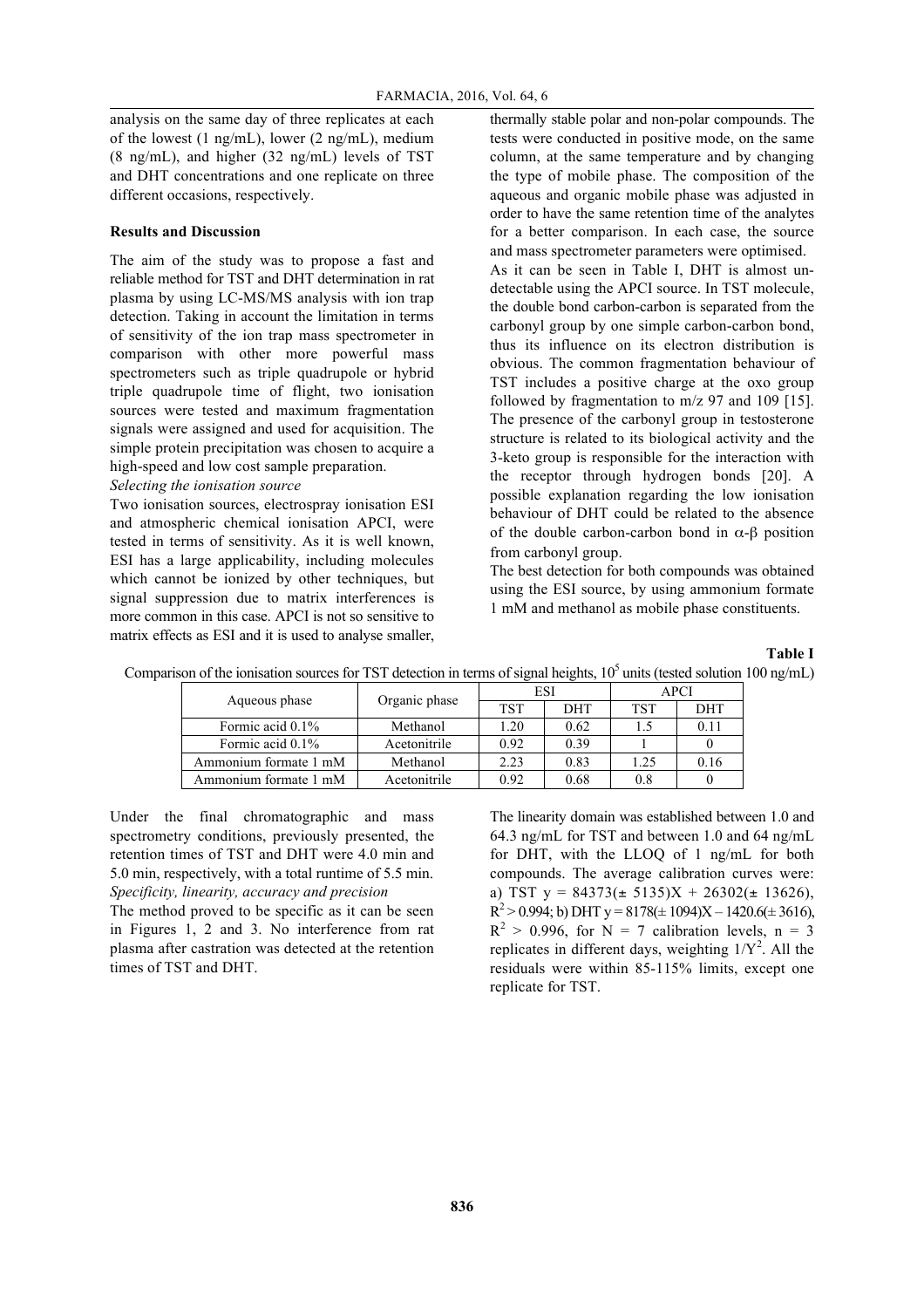

Chromatogram of male rat plasma after castration (upper image – TST chromatogram, lower image, DHT chromatogram)



**Figure 2.** Chromatogram of a standard solution (upper image – TST chromatogram, lower image, DHT chromatogram)



Chromatogram of normal male rat plasma (upper image – TST chromatogram, lower image, DHT chromatogram)

The method was accurate and precise (Tables II and III). Within-day accuracy and precision ranges were 92 - 110.97% and 2.27 - 11.69%, respectively. For inter-day accuracy and precision the limits were 89.26 - 107.29% and 2.98 - 13.28%, respectively.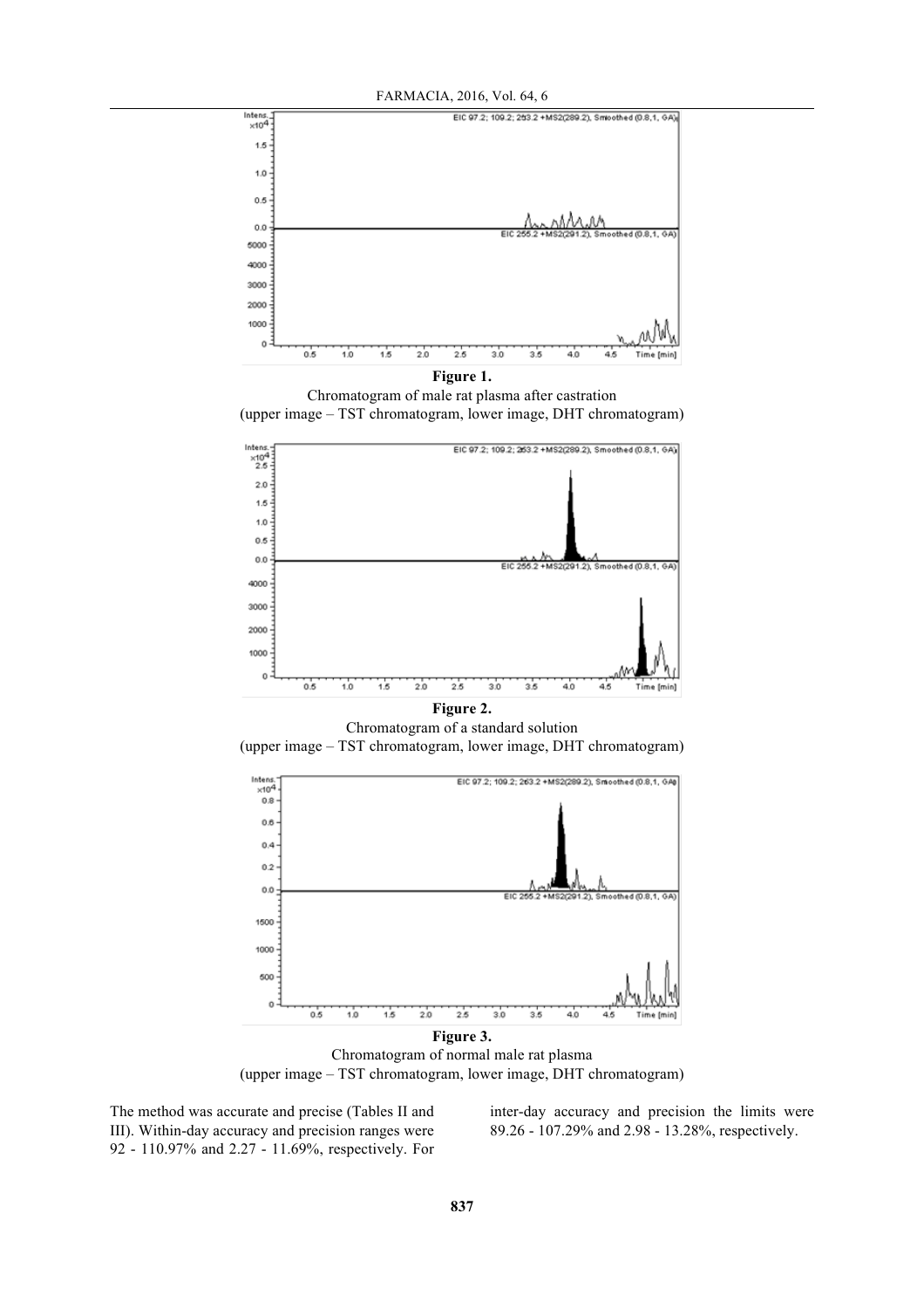#### **Table II**

Within-day accuracy and precision,  $n = 3$ 

| TST           |                    |        |        | DHT           |                    |        |        |
|---------------|--------------------|--------|--------|---------------|--------------------|--------|--------|
| $C_t$ , ng/mL | Mean $C_f$ , ng/mL | Re%    | $CV\%$ | $C_t$ , ng/mL | Mean $C_f$ , ng/mL | Re%    | $CV\%$ |
| 1.01          | 0.93               | 92.00  | 7.35   |               | 0.93               | 92.55  | 8.00   |
| 2.01          | 1.97               | 98.24  | 9.77   |               | 2.03               | 101.34 | 3.11   |
| 8.04          | 7.92               | 98.51  | 9.86   |               | 7.80               | 97.44  | 11.69  |
| 32.16         | 35.69              | 110.97 | 2.27   | 32            | 30.30              | 94.70  | 7.08   |

#### **Table III**

Inter-day accuracy and precision,  $n = 3$ 

| TST           |                    |        |        | DHT           |                    |       |        |  |
|---------------|--------------------|--------|--------|---------------|--------------------|-------|--------|--|
| $C_t$ , ng/mL | Mean $C_f$ , ng/mL | Re%    | $CV\%$ | $C_t$ , ng/mL | Mean $C_f$ , ng/mL | Re%   | $CV\%$ |  |
| 1.01          | .01                | 100.34 | 4.45   |               | 0.92               | 92.14 | 2.98   |  |
| 2.01          | 2.16               | 107.29 | 3.05   |               | 1.86               | 92.81 | 5.74   |  |
| 8.04          | 8.38               | 104.19 | 13.28  |               | 7.14               | 89.26 | 5.26   |  |
| 32.16         | 33.65              | 104.64 | 9.59   | 32            | 31.08              | 97.13 | 4.37   |  |

#### *Drawbacks*

The high injection volume of acidic sample, necessary for a reasonable sensitivity, influences the column stability. Therefore, the column should be washed more often. On the other hand, the proposed method has a limit of quantification which makes it unsuitable for plasma levels below 1 ng/mL, i.e. female rat plasma.

#### **Conclusions**

The proposed method allows the determination of testosterone and dihydrotestosterone in male rat plasma after simple protein precipitation. The optimised LC-MS/MS conditions are suitable for research purpose analysis such as the study regarding the influence of aromatase inhibitors on TST and DHT plasma levels.

## **Acknowledgement**

The study was supported by the grant no. 17/23.12.2014, title *Inhibitorii de aromatază ca substanţe dopante. Model experimental la şobolani*, Complex Research Projects, Competition 2014, University of Medicine and Pharmacy from Târgu Mureş, Romania.

#### **References**

- 1. Adaway J.E., Keevil B.G., Owen L.J., Liquid chromatography tandem mass spectrometry in the clinical laboratory. *Ann. Clin. Biochem.*, 2015; 52(1): 18-38.
- 2. Burcea Dragomiroiu G.T.A., Cimpoieşu A., Ginghină O., Baloescu C., Bârcă M., Popa D. E., Ciobanu A.M., Anuţa V., The development and validation of a rapid HPLC method for determination of piroxicam. *Farmacia*, 2015; 63(1): 123-131.
- 3. Boccard J., Badoud F., Grata E., Ouertani S., Hanafi M., Mazerolles G., Lantéri P., Veuthey J.L., Saugy M., Rudaz S., A steroidomic approach for biomarkers

discovery in doping control. *Forensic Sci. Int.*, 2011; 213: 85-94.

- 4. Büttler R.M., Martens F., Ackermans M.T., Davison A.S., van Herwaarden A.E., Kortz L., Krabbe J.G., Lentjes E.G.W., Comparison of eight routine unpublished LC–MS/MS methods for the simultaneous measurement of testosterone and androstenedione in serum. *Clin. Chim. Acta*, 2016; 454: 112-118.
- 5. Gosetti F., Mazzucco E., Gennaro M.C., Marengo E., Ultra high performance liquid chromatography tandem mass spectrometry determination and profiling of prohibited steroids in human biological matrices. A review. *J. Chromatogr. B Analyt. Technol. Biomed. Life Sci.*, 2013; 927: 22-36.
- 6. Grebe S.K.G., Singh R.J., LC-MS/MS in the Clinical Laboratory–Where to From Here?. *Clin. Biochem. Rev.*, 2011; 32: 5-31.
- 7. Han J., Zhang S., Liu W., Leng G., Sun K., Li Y., Di X., An analytical strategy to characterize the pharmacokinetics and pharmacodynamics of triptorelin in rats based on simultaneous LC-MS/MS analysis of triptorelin and endogenous testosterone in rat plasma. *Anal. Bioanal. Chem.*, 2014; 406: 2457-2465.
- 8. Higashi T., Ninomiya Y., Iwaki N., Yamauchi A., Takayama N., Shimada K., Studies on neurosteroids XVIII: LC–MS analysis of changes in rat brain and serum testosterone levels induced by immobilization stress and ethanol administration. *Steroids*, 2006; 71: 609-617.
- 9. Higashi T., Ogawa S., Chemical derivatization for enhancing sensitivity during LC/ESI-MS/MS quantification of steroids in biological samples: a review. *J. Steroid Biochem. Mol. Biol.*, 2016; 162: 57-69.
- 10. Iliescu R., Hăncianu M., Reckelhoff J., Testosterone supplements accelerate progression of kidney injury in a rat model of reduced renal mass. *Farmacia*, 2014; 62: 119-128.
- 11. Keevil B.G., LC-MS/MS analysis of steroids in the clinical laboratory. *Clin. Biochem.*, 2016, 49(13-14): 989-997.
- 12. Ketha H., Kaur S., Grebe S.K., Singh R.J., Clinical applications of LC-MS sex steroid assays: evolution of methodologies in the 21st century. *Curr. Opin. Endocrinol. Diabetes Obes.*, 2014; 21: 217-226.